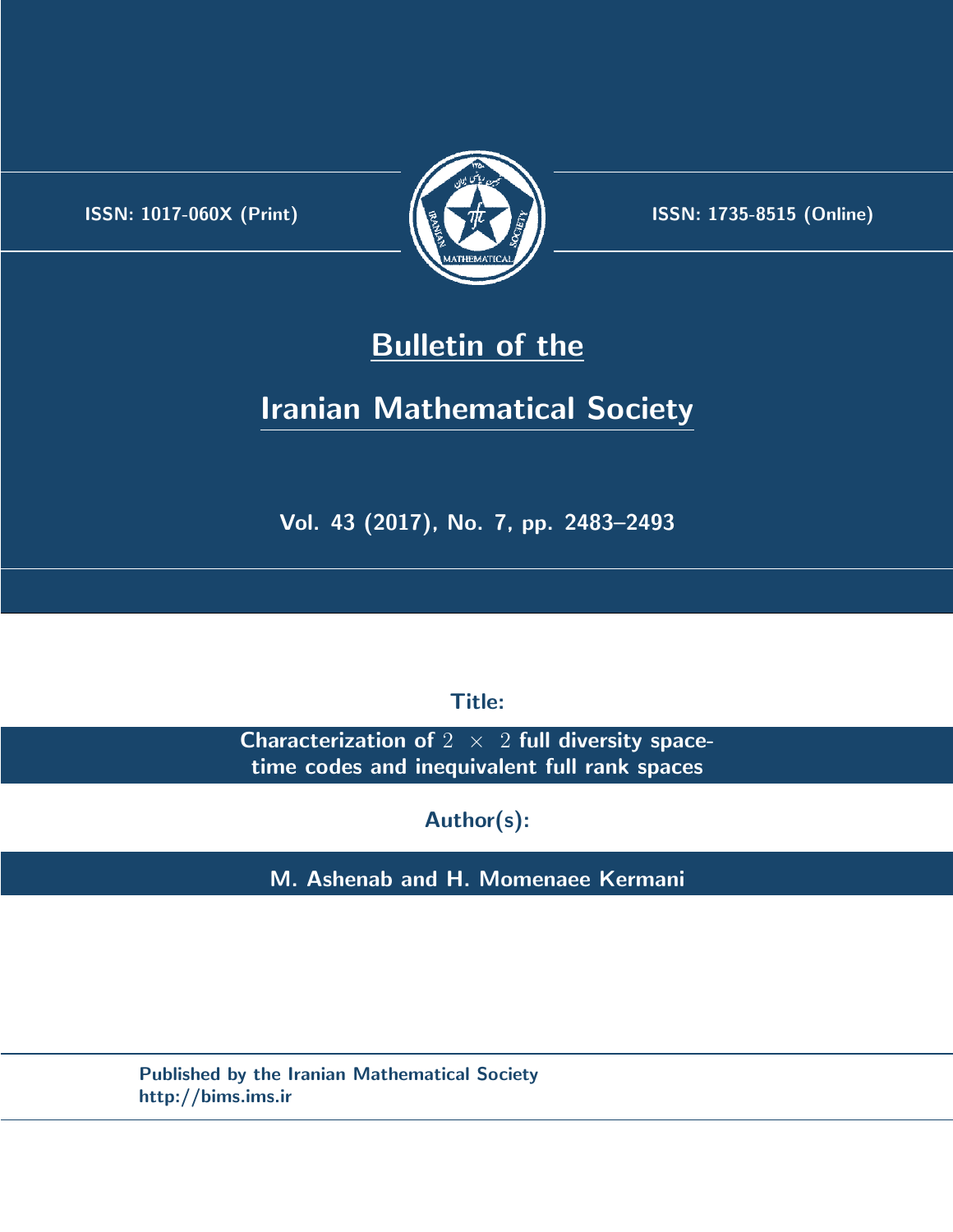Bull. Iranian Math. Soc. Vol. 43 (2017), No. 7, pp. 2483–2493 Online ISSN: 1735-8515

## **CHARACTERIZATION OF** 2 *×* 2 **FULL DIVERSITY SPACE-TIME CODES AND INEQUIVALENT FULL RANK SPACES**

M. ASHENAB AND H. MOMENAEE KERMANI*∗*

(Communicated by Ali Armandnejad)

Abstract. In wireless communication systems, space-time codes are applied to encode data when multiple antennas are used in the receiver and transmitter. The concept of diversity is very crucial in designing spacetime codes. In this paper, using the equivalent definition of full diversity space-time codes, we first characterize all real and complex  $2 \times 2$  rate one linear dispersion space-time block codes that are full diversity. This characterization is used to construct full diversity codes which are not derived from Alamouti scheme. Then, we apply our results to characterize all real subspaces of  $M_2(\mathbb{C})$  and  $M_2(\mathbb{R})$  whose nonzero elements are invertible. Finally, for any natural number  $n > 1$ , we construct infinitely many inequivalent subspaces of  $M_n(\mathbb{C})$  whose nonzero elements are invertible.

**Keywords:** Space-time coding, linear dispersion, full diversity, full rank. **MSC(2010):** Primary: 15A03; Secondary: 94A05, 15A15.

## 1. **Introduction**

The use of multiple antennas in wireless communication systems has been shown to be an effective approach in order to improve the performance of the system. To encode data in a Multiple Input Multiple Output (MIMO) communication system, space-time codes have been introduced. Since the introduction of these codes a lot of effort has been devoted to apply different areas of mathematics such as linear algebra, Galois theory, noncommutative algebra, number theory etc. to construct codes satisfying certain conditions  $[4, 6, 9-11, 15, 16]$  $[4, 6, 9-11, 15, 16]$  $[4, 6, 9-11, 15, 16]$  $[4, 6, 9-11, 15, 16]$  $[4, 6, 9-11, 15, 16]$  $[4, 6, 9-11, 15, 16]$  $[4, 6, 9-11, 15, 16]$  $[4, 6, 9-11, 15, 16]$  $[4, 6, 9-11, 15, 16]$ . Among these areas, linear algebra plays the key role since these codes are in fact matrices whose entries are linear combinations of variables. That is:

*⃝*c 2017 Iranian Mathematical Society

Article electronically published on December 30, 2017.

Received: 28 January 2017, Accepted: 13 October 2017.

*<sup>∗</sup>*Corresponding author.

<sup>2483</sup>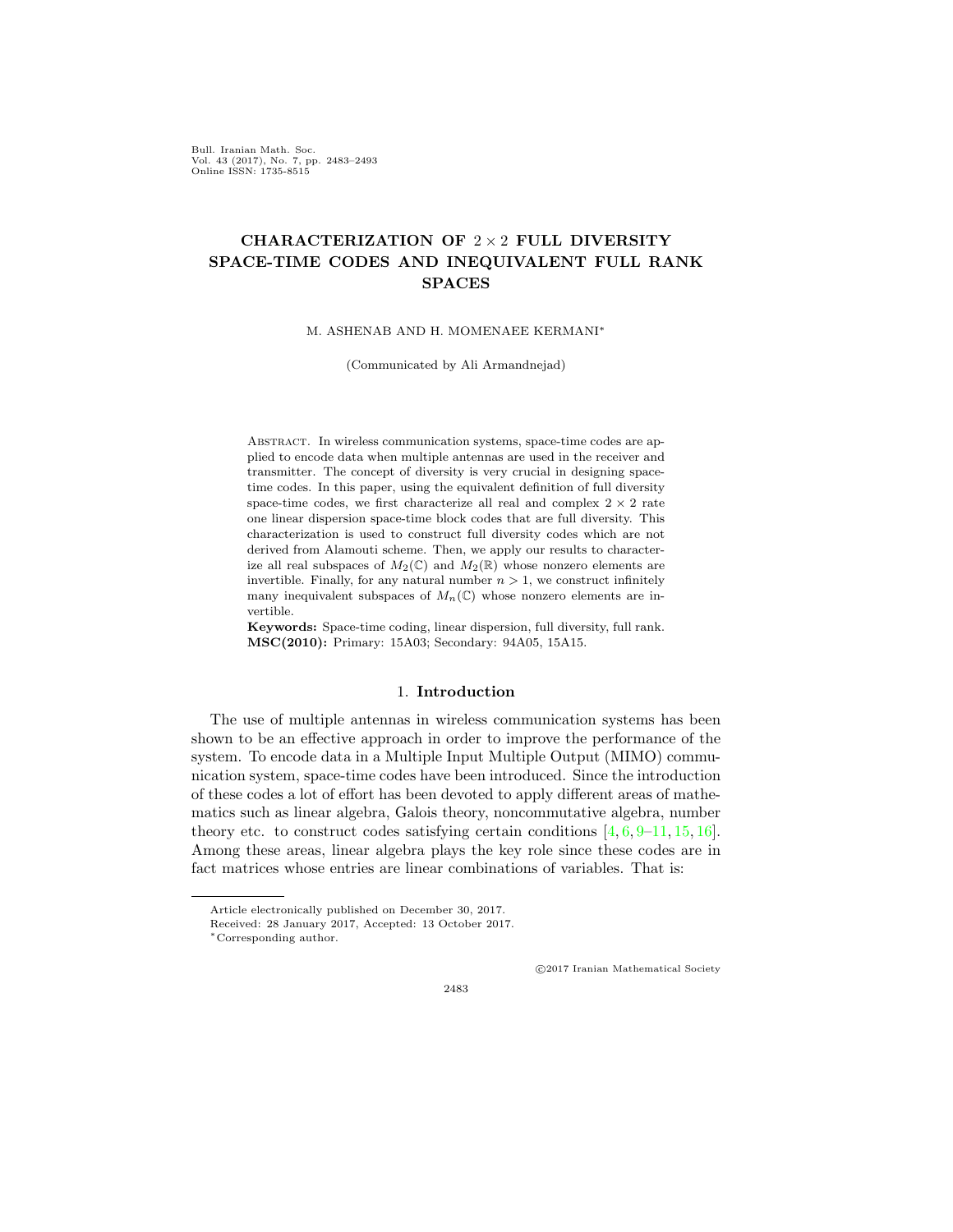**Definition 1.1.** Let *t, n* and *k* be natural numbers. A linear dispersion (LD) space-time block code is a  $t \times n$  matrix  $C(s)$  whose entries are linear combinations of complex variables  $s_1, \ldots, s_k$  and their conjugates  $\bar{s_1}, \ldots, \bar{s_k}$  where  $s = (s_1, \ldots, s_k)$ . A real LD code is a  $t \times n$  matrix  $C(x)$  whose entries are linear combinations of real variables  $x_1, \ldots, x_k$  with real coefficients where  $x = (x_1, \ldots, x_k).$ 

In this definition, *n* represents the number of antennas in the transmitter and *t* is the number of time slots used to transmit *k* symbols. The rate of *C* is defined as  $R = \frac{k}{t}$ . One of the main advantages of MIMO systems is that they are capable of providing higher *diversity* at the receiver [[7\]](#page-10-3). *Rank criterion* [[18\]](#page-11-3) is the main motivation for the mathematical definition of a *full diversity* space-time code.

<span id="page-2-0"></span>**Definition 1.2.** An LD code is called full diversity on the set  $S \subseteq \mathbb{C}$  (constellation set) if for any two distinct vectors  $z, w \in S^k$  the determinant of the  $n \times n$ matrix  $(C(z) - C(w))$ <sup>\*</sup> $(C(z) - C(w))$  is nonzero. We call an LD code full diversity if it is full diversity on C; Similarly a real LD code is called full diversity if det( $C(z) - C(w)$ )<sup>T</sup>( $C(z) - C(w)$ ) ≠ 0 for all distinct vectors  $z, w \in \mathbb{R}^k$ .

Although most of the well-known LD codes such as the golden code and LD codes based on division algebras  $[4,16]$  $[4,16]$  $[4,16]$  $[4,16]$  are full diversity on certain subsets of C, those LD codes which are full diversity on the whole complex numbers are of special importance since they can be applied in different communication systems using different constellation sets. According to Definition [1.2,](#page-2-0) a square LD code  $C(s)$  is full diversity on  $\mathbb C$  if and only if  $\det(C(z)) \neq 0$  for every vector  $0 \neq z \in \mathbb{C}^k$ . Apparently any full diversity LD code defines a real vector space whose nonzero matrices are full rank. We call such spaces *full rank* spaces. Conversly, choosing a basis for a full rank space one can define a full diversity LD code. Therefore, the maximum rates of full diversity real and complex  $n \times n$  LD codes are equal to the maximum dimensions of real and complex full rank spaces divided by *n*, which are equal to  $\frac{\rho(n)}{n}$  and  $\frac{b+1}{n}$  respectively where  $n = (2a+1)2^b$ ,  $b = c + 4d$ ,  $\rho(n) = 2^c + 8d$  and  $a, b, c, d$  are nonnegative integers with  $0 \leq c < 4$  [[1](#page-10-4)]. So, the maximum rate of  $2 \times 2$  real and complex full diversity LD codes is 1. Full diversity LD codes with maximum rate are called *full diversity full rate*. Multiplying a full diversity full rate LD code by fixed invertible matrices *P* and *Q* from left and right respectively, one can obtain a new full diversity full rate LD code. The class of orthogonal space-time codes is an important class of full diversity LD codes  $[11, 15]$  $[11, 15]$  $[11, 15]$  $[11, 15]$  $[11, 15]$ . Alamouti code

 $C = \begin{pmatrix} s_1 & s_2 \\ s_1 & s_2 \end{pmatrix}$  $-\bar{s_2}$  *s*ī<sub>1</sub> ) is one of these LD codes [[2\]](#page-10-5). In fact for any two complex numbers  $u, v \neq 0$  the LD code

$$
C = \begin{pmatrix} s_1 & s_2 \\ -v\bar{s_2} & u\bar{s_1} \end{pmatrix}
$$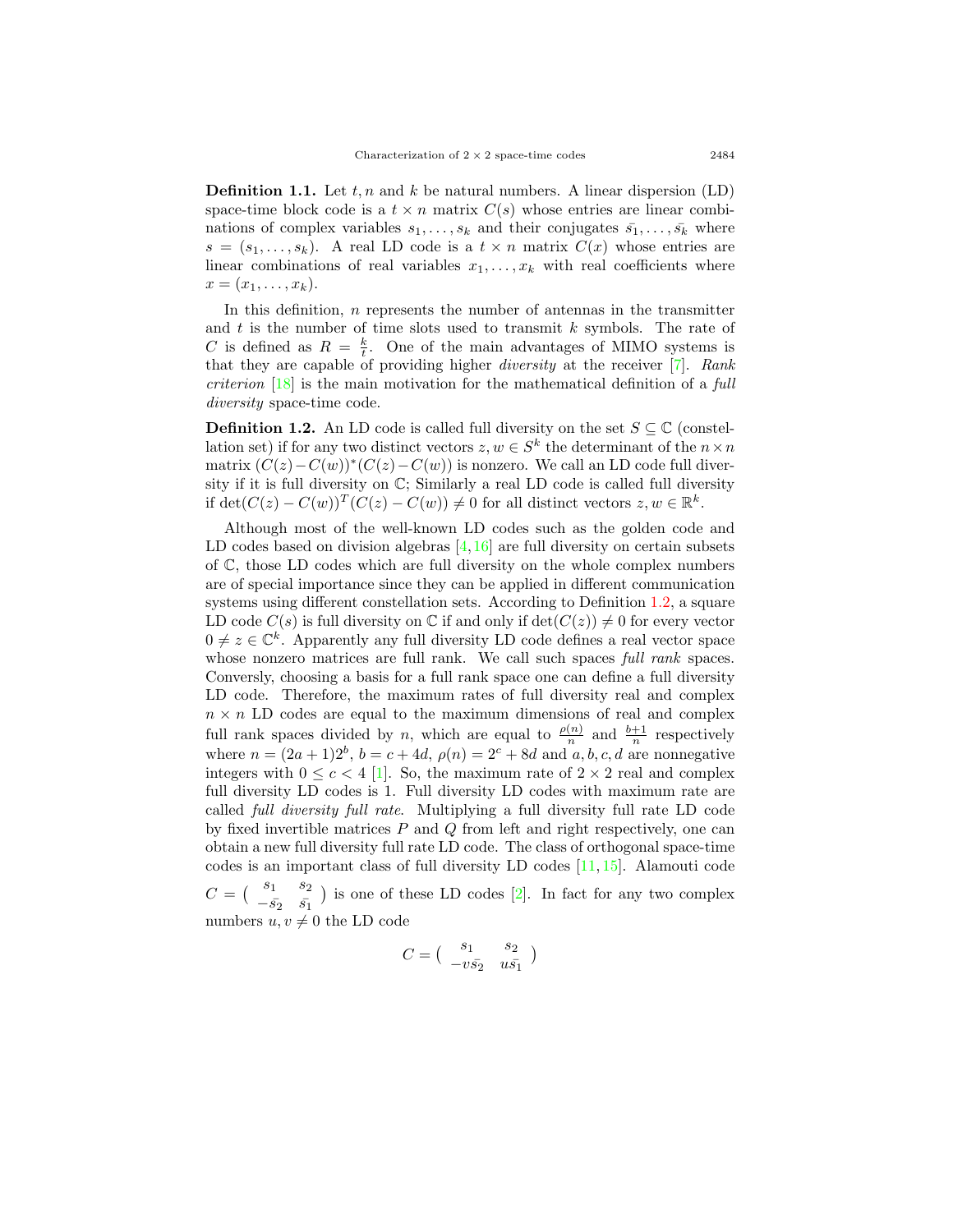is a full diversity full rate linear dispersion (FDFRLD) code if *u* is not a negative multiple of *v*. One may conjecture that all  $2 \times 2$  FDFRLD codes have the form

<span id="page-3-0"></span>(1.1) 
$$
C = P\begin{pmatrix} f & g \\ -v\bar{g} & u\bar{f} \end{pmatrix} Q,
$$

where *f* and *g* are linear combinations of  $s_1, s_2, \overline{s_1}$  and  $\overline{s_2}$ . In this paper, we first characterize all real full diversity LD codes and then by characterizing all  $2 \times 2$  FDFRLD codes we show that there exist  $2 \times 2$  FDFRLD codes which are not of form  $(1.1)$ . It is worth to mention that full diversity LD codes are usually of high performance in practice. Therefore, once full diversity LD codes are characterized, this characterization can be used to construct high performance LD codes with additional properties. For instance, the well known Sezginer's code [\[17](#page-11-4)], which has a low decoding complexity, is the summation of two full diversity LD codes characterized in Theorem [3.5.](#page-7-0)

In the last section we study full rank spaces. Spaces of matrices whose nonzero elements have constant rank *k* have been studied by many researchers under the name of  $k$ −*spaces* [\[3](#page-10-6), [5](#page-10-7), [12,](#page-11-5) [13,](#page-11-6) [20](#page-11-7), [21](#page-11-8)]. Two  $k$ −spaces  $V$  and  $W$  in  $M_n(\mathbb{C})$ are called equivalent if  $V = PWQ$  for some invertible matrices  $P, Q \in M_n(\mathbb{C})$ . The construction of inequivalent *k−*spaces has been also considered [[3\]](#page-10-6). We characterize  $2 \times 2$  full rank spaces and construct infinitely many  $n \times n$  inequivalent full rank spaces of  $M_n(\mathbb{C})$ .

*Notations*: Superscripts  $(\cdot)^T$ ,  $(\cdot)^*$ , and  $(\cdot)$  indicate transpose, Hermitian transpose and complex conjugations, respectively.  $I_a$  denotes the identity matrix of size  $a \times a$  and  $M_a(\mathbb{R})$  denotes the set of all  $a \times a$  matrices with real entries.  $\mathbb C$ stands for the complex field and R stands for the field of real numbers. The notation *∥ · ∥* indicates ordinary vector norm. The notations det(*·*) and tr(*·*) denote determinant and trace of a matrix respectively. For a set  $X \subseteq M_n(\mathbb{C}),$ the term  $\text{span}_{\mathbb{R}}(X)$  denotes the real span of X.

## 2. **Characterization of** 2 *×* 2 **real full diversity full rate linear dispersion codes**

In this section we characterize all  $2 \times 2$  real FDFRLD codes. We start with a simple lemma.

<span id="page-3-1"></span>**Lemma 2.1.** *If*  $C(x)$  *is a full diversity full rate*  $2 \times 2$  *real LD code then*  $det(C(x)) = f^2 + g^2$  *or*  $det(C(x)) = -f^2 - g^2$  *where f* and *g* are linear combi*nations of*  $x_1$  *and*  $x_2$ *.* 

*Proof.* Since  $\det(C(x))$  is a quadratic form, by [[14,](#page-11-9) Theorem 3.1.5],  $\det(C(x))$ has one of the forms  $f^2 + g^2$ ,  $-f^2 - g^2$  or  $f^2 - g^2$  but since this code is full diversity the last one is not possible and so the lemma has been proved.  $\Box$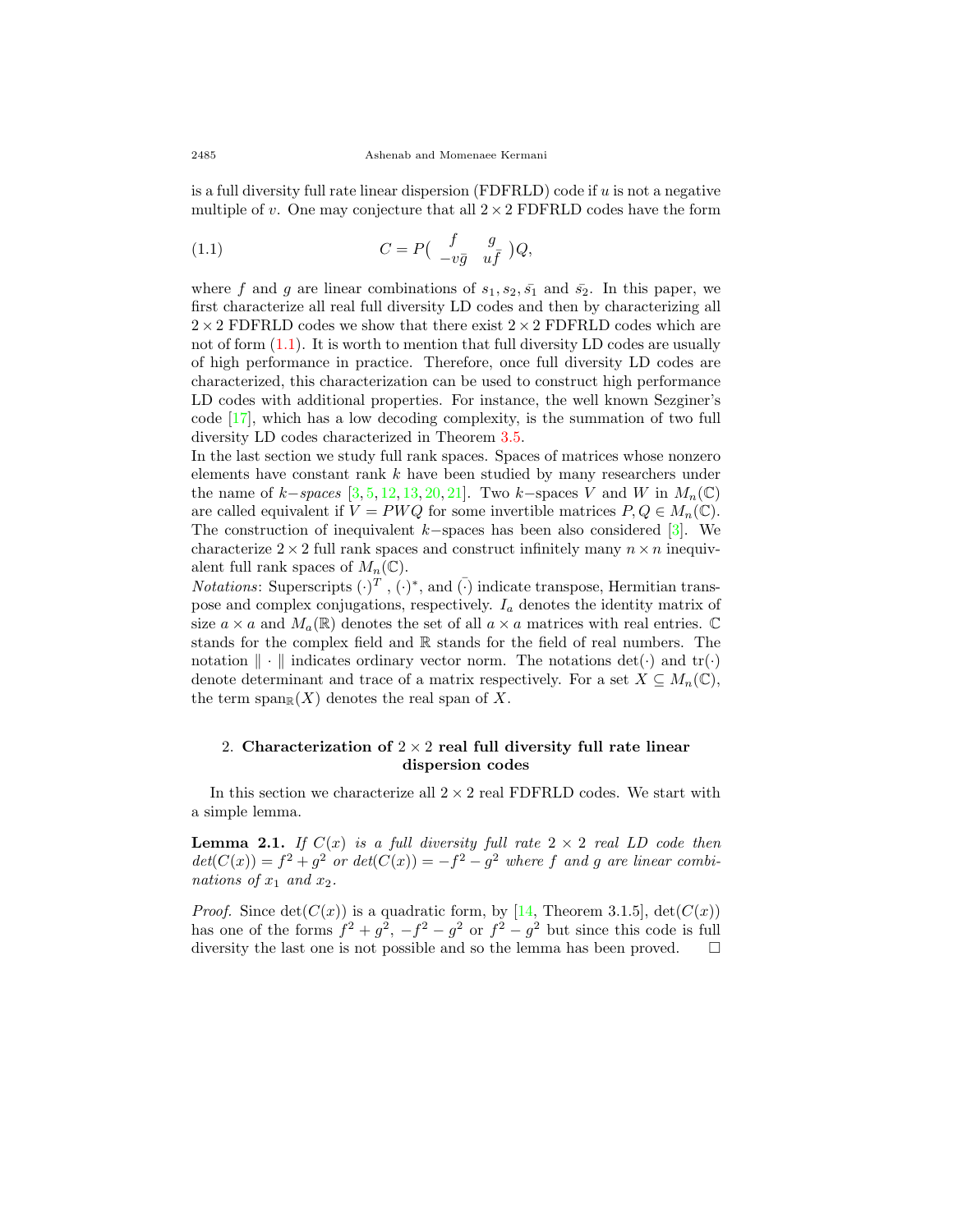<span id="page-4-1"></span>**Theorem 2.2.** *Every rate one full diversity*  $2 \times 2$  *real LD code*  $C(x)$  *has the form*

<span id="page-4-0"></span>
$$
(2.1) \t\t\t P\left(\begin{array}{cc} f & g \\ -g & f \end{array}\right)Q,
$$

*where*  $[f, g]^T = A[x_1, x_2]^T$  *and A, P and Q are real*  $2 \times 2$  *invertible matrices.* 

*Proof.* Without loss of generality by Lemma [2.1](#page-3-1) assume that  $\det(C) = f^2 + g^2$ . Let  $[f, g]^T = A[x_1, x_2]^T$ . Since the code is full diversity, A is invertible and so from  $[x_1, x_2]^T = A^{-1}[f, g]^T$ , we can write the entries of the code as linear combinations of *f* and *g*. Hence the code can be written as  $C = fA_1 - gA_2$ where  $A_1, A_2 \in M_2(\mathbb{R})$ . Note that since A is invertible, f and g can take all real values independently. If we let  $f = 1$  and  $g = 0$ , we conclude that  $\det(A_1) = 1$ . Multiplying the code by  $A_1^{-1}$  dose not change the determinant and so we can assume that  $A_1 = I_2$ . Let  $A_2 = \begin{pmatrix} a & b \\ c & d \end{pmatrix}$ *c d* ) so the code takes the form

$$
\big(\begin{array}{cc} f-ag & -bg \\ -cg & f-dg \end{array}\big)
$$

and so  $f^2 + g^2 = det(C) = f^2 - (a + d)fg + (ad - bc)g^2$ . Therefore  $tr(A_2) =$  $a + d = 0$  and  $\det(A_2) = ad - bc = 1$ . So the characteristic polynomial of  $A_2$  is  $x^2 + 1$ . Using the rational form of  $A_2$ , there exists a nonsingular matrix  $S \in M_2(\mathbb{R})$  such that  $SA_2S^{-1} = \begin{pmatrix} 0 & -1 \\ 1 & 0 \end{pmatrix}$ 1 0 ) . Multiplying the code by *S* from the left and by  $S^{-1}$  from the right leaves  $A_1 = I_2$  and so the code takes the form  $(2.1)$  $(2.1)$  $(2.1)$ .

## 3. **Characterization of** 2 *×* 2 **complex full diversity full rate codes**

In this section we characterize all  $2 \times 2$  FDFRLD codes. We start with the following definition.

**Definition 3.1.** Given a square LD code  $C(s)$ , the determinant area of  $C(s)$ is defined as the set  $\det(C(s)) = {\det(C(z)) : z \in \mathbb{C}^k}$ .

If we consider the determinant of an LD code as a continuous function from  $\mathbb{C}^k$  to  $\mathbb{C}$ , then the image of this function is the determinant area of the code. The determinant area of Alamouti code is the set of nonnegative numbers. But, the determinant area of the code  $C = \begin{pmatrix} s_1 & s_2 \\ s_1 & s_2 \end{pmatrix}$ *−vs*¯<sup>2</sup> *us*¯<sup>1</sup> ) when *u* and *v* are two fixed complex numbers, is the set of all nonnegative combinations of *u* and *v* as illustrated in Figure [1](#page-5-0).

**Definition 3.2.** A subset *D* of a real vector space is called a convex cone if for any two vectors *x* and  $y \in D$  and any pair of positive scalars  $\alpha$  and  $\beta$  we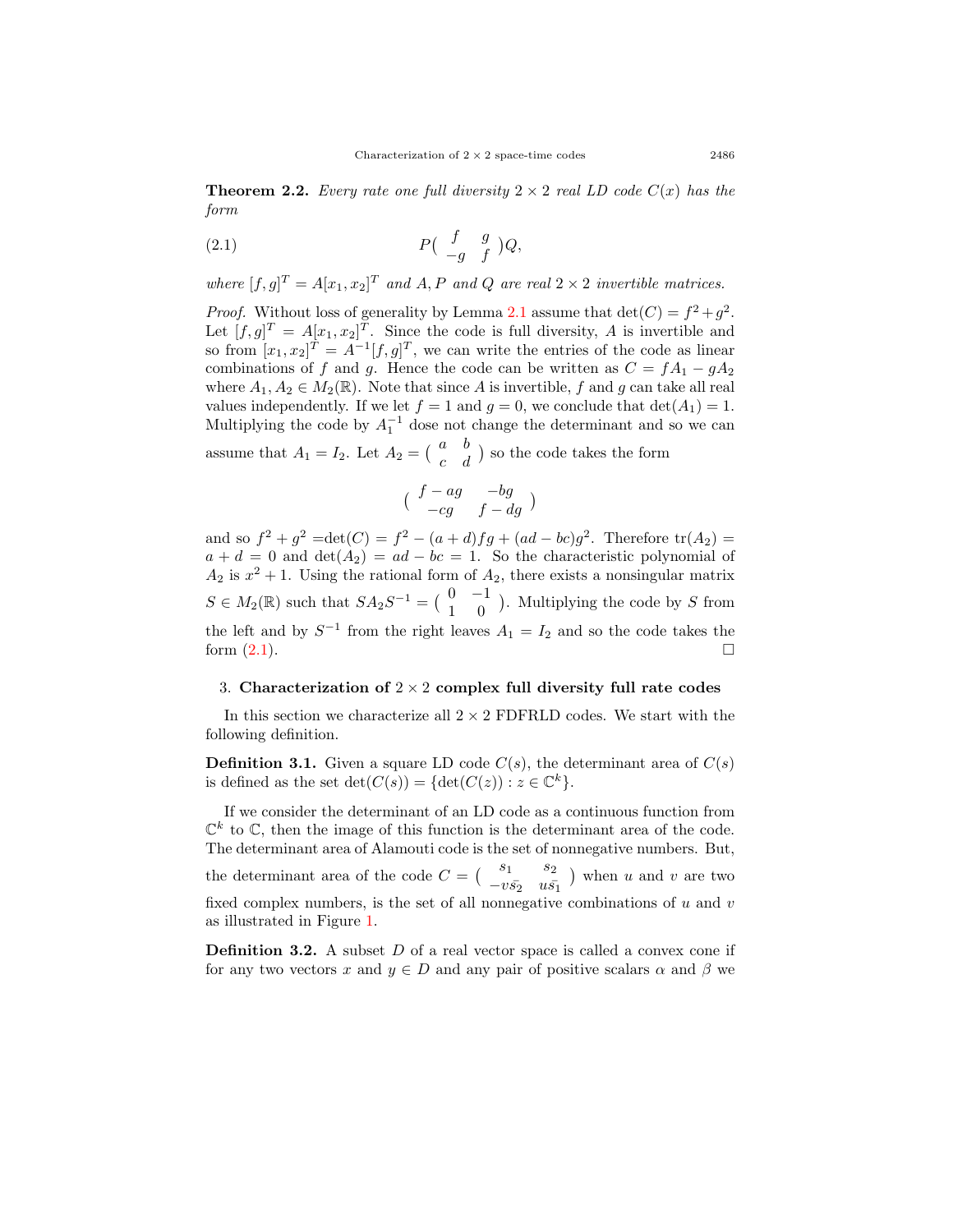

<span id="page-5-0"></span>Figure 1. proper closed convex cone

have  $\alpha x + \beta y \in D$ . We call a convex cone a proper closed convex cone if it is closed and  $-z \notin D$  for any  $0 \neq z \in D$ .

Let *P* and *Q* be two invertible  $n \times n$  matrices and  $C(s)$  be a full diversity LD code. Then,  $PC(s)Q$  is also full diversity and its determinant area is just a rotation of the determinant area of  $C(s)$ . In the following theorem the determinant area of a 2 *×* 2 full diversity LD code is described.

<span id="page-5-1"></span>**Theorem 3.3.** *The determinant area of a* 2*×*2 *FDFRLD code C*(*s*) *is a proper closed convex cone.*

*Proof.* To prove the theorem we first prove that the determinant area is closed and connected. To this end, note that the function  $f(s) = \det(C(s))$  is a continuous function from  $\mathbb{C}^2$  to  $\mathbb{C}$ ,  $f(0) = 0$ , if  $s \neq 0$  then  $f(s) \neq 0$ , and for every  $t \in \mathbb{R}$ ,  $f(ts) = t^2 f(s)$ . Let  $A = \{s \in \mathbb{C}^2 : \parallel s \parallel \leq 1\}$ . *A* is a compact set so *f*(*A*) is a compact set as well. For every  $s \in \mathbb{C}^2$  there exists  $\varepsilon > 0$  such that  $\epsilon s \in A$  and so  $\epsilon^2 f(s) \in f(A)$ . So,  $\det(C(s)) = \{My : M \ge 0, y \in f(A)\}.$ Now det( $C(s)$ ) is a closed set because if  $M_k y_k \to z$  then since  $f(A)$  is compact, there exists a subsequence  $y_{k_n}$  such that  $y_{k_n} \to y \in f(A)$ . We can assume that  $y_k \neq 0$ . So there exists  $M \in \mathbb{R}$  such that  $M_{k_n} \to M$  and  $M_{k_n} y_{k_n} \to My = z$ . So  $z \in \det(C(s))$ . For the connectedness, note that the set  $\mathbb{C}^2 \setminus \{0\}$  is a connected set and hence the set  $f(\mathbb{C}^2 \setminus \{0\}) = det(C) \setminus \{0\}$  is also connected.

Now we prove that if 0  $\neq z$  ∈det(*C*(*s*)) then  $-z \notin det(C(s))$ . We consider the real vector space corresponding to  $C(s)$ . By contradiction suppose that there exist two nonzero matrices  $A_1$  and  $A_2$  in this space such that  $\det(A_1) = -\det(A_2)$ . Multiplying the code by  $A_1^{-1}$ , we have a new code whose corresponding vector space, called *V*, contains  $I_2$  and  $A = A_1^{-1}A_2$ . *I*<sub>2</sub> and *A* are linearly independent since if  $A = xI_2$  then  $\det(A) = x^2 > 0$  but  $\det(A) = -1$ . So for every  $x \in \mathbb{R}$ ,  $A + xI_2 \neq 0$  and since the new code is full diversity,  $\det(A + xI_2) \neq 0$ . So *A* dose not have any real eigenvalue and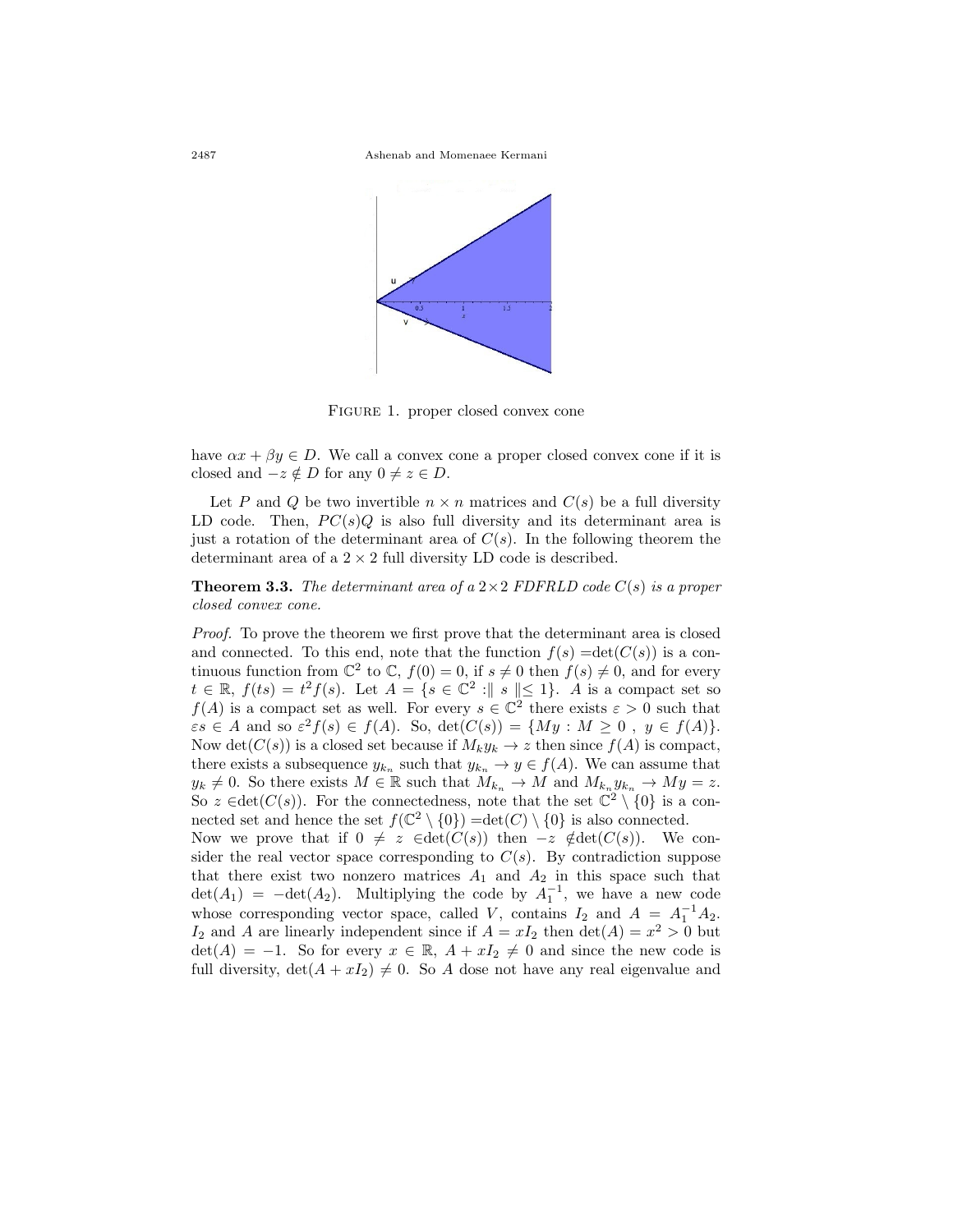since  $\det(A) = -1$ , its eigenvalues lie on one side of the x-axis. Without loss of generality we assume that the eigenvalues are above the x-axis. Recalling that  $\dim(V) = 4$ , choose  $B \in V$  such that the set  $\{I_2, A, B\}$  is linearly independent. We can assume that *B* has an eigenvalue with negative imaginary part (otherwise consider  $-B$ ). Now by continuity of eigenvalues, for some  $t \in \mathbb{R}$ ,  $tA + (1-t)B$  has a real eigenvalue. This is a contradiction since  $tA + (1-t)B$ is not a scalar multiple of  $I_2$  and again dose not have any real eigenvalue. So the determinant area of such an LD code is a closed subset of C such that  $\det(C(s)) \setminus \{0\}$  is connected; for any  $z \in \det(C(s))$  and any positive number *a*, *az* ∈det( $C(s)$ ) and  $-z \notin det(C(s))$  which means that det( $C(s)$ ) is a proper closed convex cone. □

If  $s_j = x_j + iy_j$ , then any linear combination of  $s_j$  and  $\bar{s_j}$  is a linear combination of  $x_j$  and  $y_j$  and conversely any linear combination of  $x_j$ and  $y_i$  is a linear combination of  $s_i$  and  $\bar{s_i}$ . So we can consider entries of an LD code as complex linear combinations of  $x_1, y_1, \ldots, x_k, y_k$  where  $x_1, y_1, \ldots, x_k, y_k$  are real variables. If *A* is a real invertible  $2k \times 2k$  matrix and  $[f_1, \ldots, f_{2k}]^T = A[x_1, y_1, \ldots, x_k, y_k]^T$  then for every full diversity LD code  $C(x_1, y_1, \ldots, x_k, y_k)$  the new code  $C_{new} = C(f_1, \ldots, f_{2k})$  is also full diversity. If  $F(x_1, y_1, \ldots, x_k, y_k) = \det(C(s))$  then  $\det(C_{new}(s)) = F(f_1, \ldots, f_{2k})$ . Obviously  $F(x_1, y_1, \ldots, x_k, y_k)$  is a form of degree *n*; that is a polynomial whose monomials are of degree *n*. Specially if  $n = 2$  then this form is a quadratic form. Any quadratic form can be written as  $xMx^T$  where  $x = (x_1, y_1, \ldots, x_k, y_k)$  and *M* is a symmetric  $2k \times 2k$  matrix. Notice that every  $m \times m$  real symmetric matrix can be written as  $Q^T \text{diag}(\lambda_1, \ldots, \lambda_m)Q$  where *Q* is a real orthogonal matrix and  $\lambda_1, \ldots, \lambda_m \in \mathbb{R}$ . Moreover, every real positive definite matrix is in form  $P^T P$  for some  $P \in M_m(\mathbb{R})$  [\[8](#page-10-8)].

<span id="page-6-0"></span>**Theorem 3.4.** *Let*  $C$  *be a*  $2 \times 2$  *FDFRLD code. Then* 

<span id="page-6-1"></span>(3.1) 
$$
\det(C(s)) = a_1 f_1^2 + a_2 f_2^2 + a_3 g_1^2 + a_4 g_2^2
$$

*for some complex numbers*  $a_1, \ldots, a_4$  *and*  $(f_1, f_2, g_1, g_2)^T = A(x_1, y_1, x_2, y_2)^T$ *for some real invertible*  $4 \times 4$  *matrix*  $A$ *.* 

*Proof.* Using Theorem [3.3](#page-5-1) and multiplying the code by a constant matrix and rotating the determinant area, we can assume that the determinant area lies on the right side of the y-axis and so the determinant of any nonzero matrix in the corresponding space has a positive real part. Assume that  $\det(C(s)) = xMx^T$ and  $M = M_1 + iM_2$  where  $M_1, M_2 \in M_4(\mathbb{R})$  are symmetric. Since for all  $x \in \mathbb{R}^4$ ,  $xM_1x^T > 0$ ,  $M_1$  is positive definite. Therefore there exists a nonsingular real  $4 \times 4$  matrix *P* such that  $M_1 = P^T P$ . Now  $(P^{-1})^T M_2 P^{-1}$  is a real symmetric matrix so there exist  $\lambda_1, \lambda_2, \lambda_3, \lambda_4 \in \mathbb{R}$  and a real orthogonal  $4 \times 4$  matrix *Q* such that  $(P^{-1})^T M_2 P^{-1} = Q^T \Lambda Q$ , where  $\Lambda = \text{diag}(\lambda_1, \lambda_2, \lambda_3, \lambda_4)$ . Then  $M =$  $P^T Q^T (I + i\Lambda) QP$ . Let  $A = QP$  and  $a_i = 1 + i\lambda_i$  and  $(f_1, f_2, g_1, g_2)^T = Ax^T$ .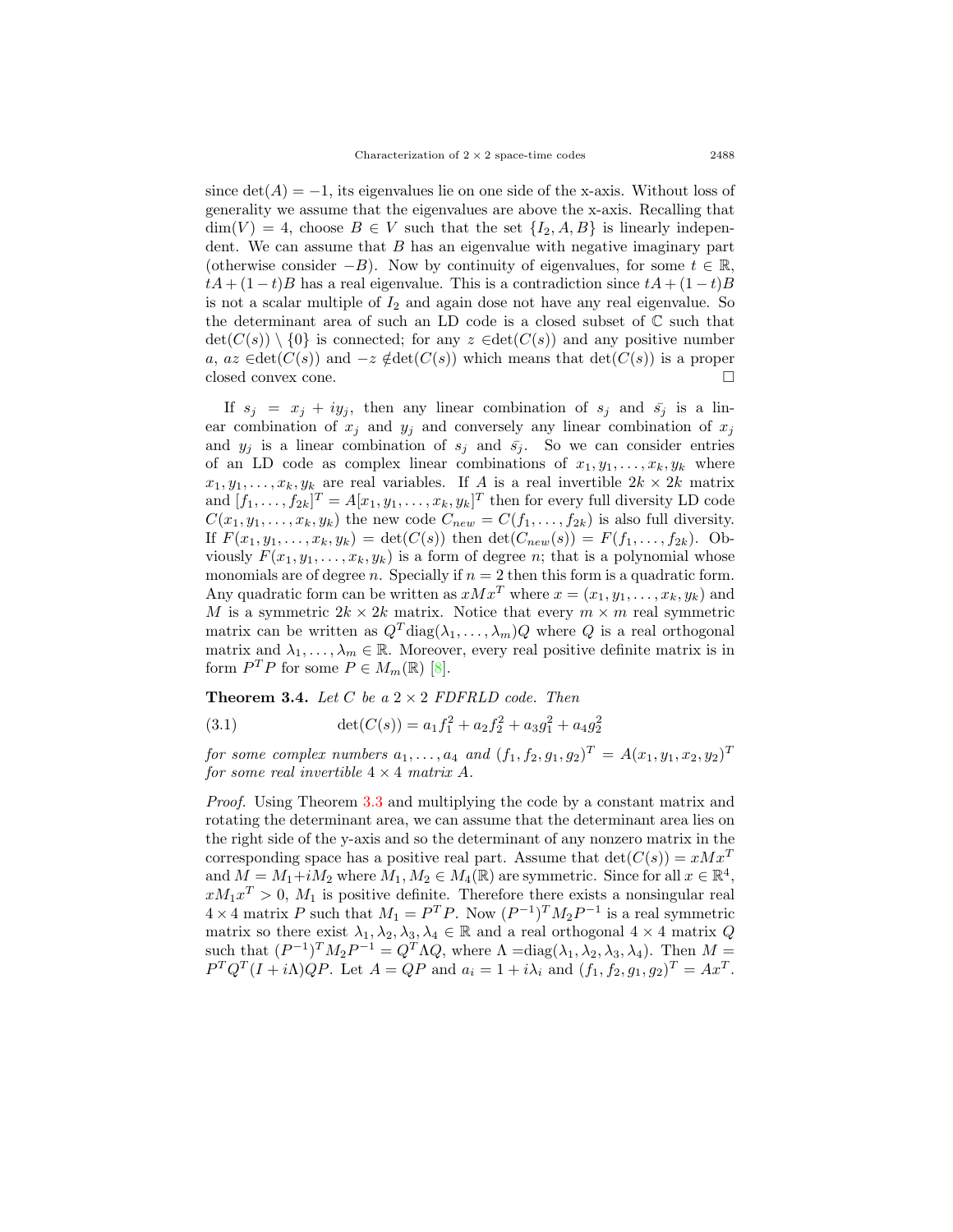Then

$$
det(C(s)) = xMx^{T} = xA^{T}diag(a_1, a_2, a_3, a_4)Ax^{T}
$$
  
=  $(f_1, f_2, g_1, g_2)diag(a_1, a_2, a_3, a_4)(f_1, f_2, g_1, g_2)^{T}$   
=  $a_1f_1^{2} + a_2f_2^{2} + a_3g_1^{2} + a_4g_2^{2}$ .

Since the LD code in the previous theorem is full diversity, any nonzero linear combination of  $a_1, a_2, a_3$  and  $a_4$  with nonnegative coefficients is nonzero or equivalently,  $a_1, a_2, a_3$  and  $a_4$  lie on one side of a line passing through the origin.

Before proving the result of this section we note that the code

$$
C = \begin{pmatrix} b_1 f_1 + ib_2 f_2 & b_3 g_1 + ib_4 g_2 \\ -(b_3 g_1 - ib_4 g_2) & b_1 f_1 - ib_2 f_2 \end{pmatrix}
$$

has determinant equal to  $a_1 f_1^2 + a_2 f_2^2 + a_3 g_1^2 + a_4 g_2^2$ , providing  $b_i^2 = a_i$  for  $i = 1, 2, 3, 4.$ 

<span id="page-7-0"></span>**Theorem 3.5.** *Every FDFRLD*  $2 \times 2$  *code has the form* 

<span id="page-7-1"></span>(3.2) 
$$
P\begin{pmatrix} b_1f_1 + ib_2f_2 & b_3g_1 + ib_4g_2 \ -u(b_3g_1 - ib_4g_2) & b_1f_1 - ib_2f_2 \end{pmatrix} Q,
$$

*where b*1*, b*2*, b*3*, b*<sup>4</sup> *and u are complex numbers such that any nonzero linear combination of*  $b_1^2, b_2^2, ub_3^2$  *and*  $ub_4^2$  *with nonnegative coefficients is nonzero, P and Q* are  $2 \times 2$  *invertible matrices and*  $(f_1, f_2, g_1, g_2)^T = A(x_1, y_1, x_2, y_2)^T$  *for some invertible real*  $4 \times 4$  *matrix*  $A$ *.* 

*Proof.* Let *C* be a  $2 \times 2$  FDFRLD code. By Theorem [3.4](#page-6-0), the determinant of *C* is in form  $(3.1)$  $(3.1)$  where all  $a_i$ 's lie on one side of a line passing through the origin and  $(f_1, f_2, g_1, g_2)^T = A(x_1, y_1, x_2, y_2)^T$  for some real invertible  $4 \times 4$ matrix *A*. Using the same argument as in the proof of Theorem [2.2,](#page-4-1) the code can be written as  $f_1A_1 + f_2A_2 + g_1A_3 + g_2A_4$  where  $A_i$ 's are  $2 \times 2$  complex matrices. Note that since *A* is invertible,  $f_1, f_2, g_1$  and  $g_2$  can take all real values independently. Letting  $f_i = 1$  for some  $i \in \{1, 2\}$  and  $g_1 = g_2 = f_j = 0$ for  $j \neq i$ , since the code is full diversity, we conclude that the matrix  $A_i$  is invertible. Similarly,  $A_3$  and  $A_4$  are invertible. Multiplying the code by  $A_1^{-1}$ , we can assume that  $A_1 = I_2$ . Upper triangularizing  $A_2$  leaves  $A_1 = I_2$ . So, letting  $A_2 = \begin{pmatrix} a & b \\ 0 & a \end{pmatrix}$ 0 *c* ) and  $g_1 = g_2 = 0$  the code takes the form

$$
\big(\begin{array}{cc} f_1 + af_2 & bf_2 \cr 0 & f_1 + cf_2 \end{array}\big)
$$

whose determinant is  $f_1^2 + acf_2^2 + (a+c)f_1f_2$  with  $a, c \neq 0$ . Since the coefficient of  $f_1 f_2$  in ([3.1\)](#page-6-1) is zero, we have  $a = -c$ , hence the eigenvalues of  $A_2$  are distinct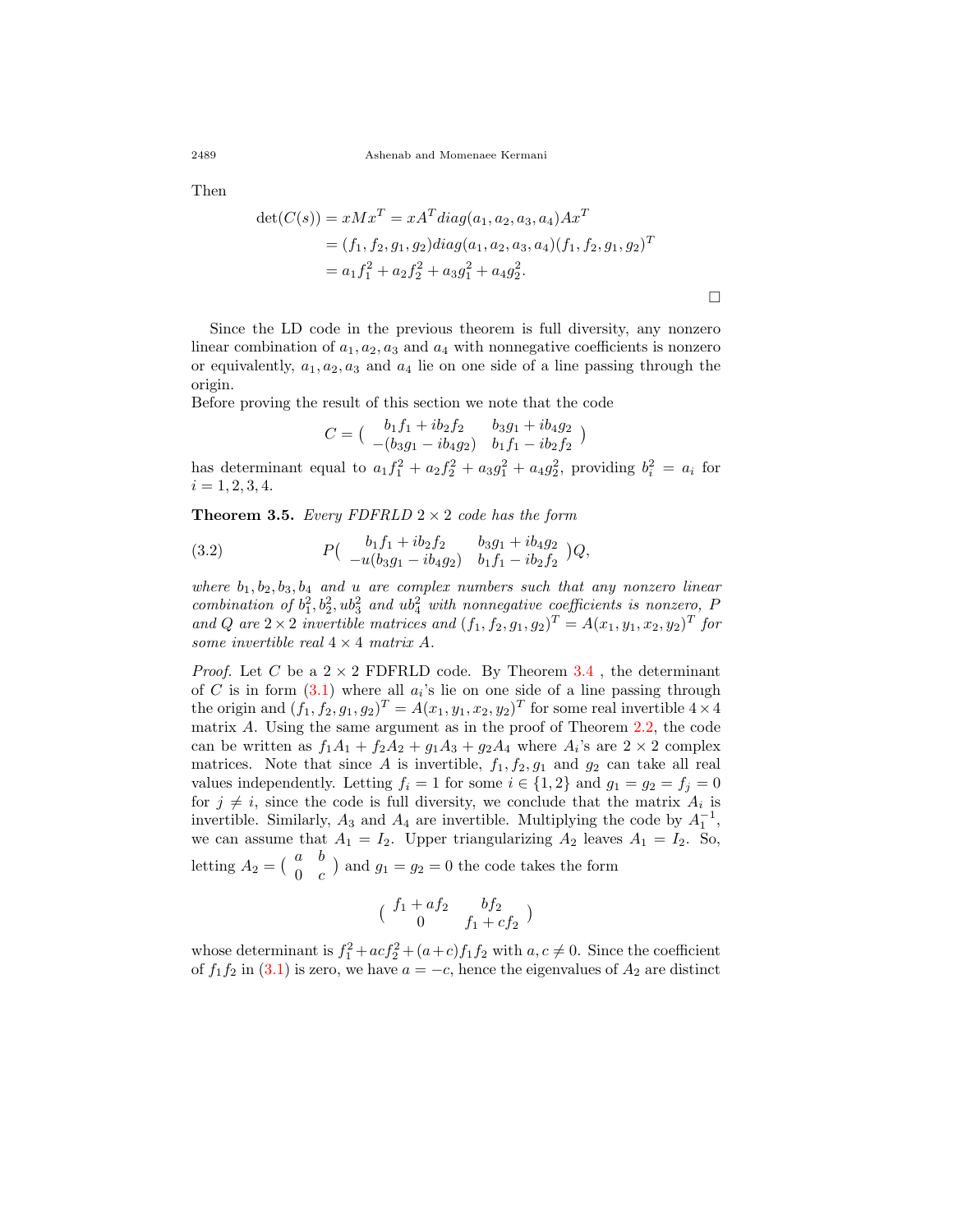and so  $A_2$  is diagonalizable. Therefore we can assume that  $b = 0$  and so letting  $A_3 = \begin{pmatrix} d_1 & d_2 \\ d_1 & d_2 \end{pmatrix}$ *d*<sup>3</sup> *d*<sup>4</sup> ) and  $A_4 = \begin{pmatrix} e_1 & e_2 \\ 0 & 0 \end{pmatrix}$ *e*<sup>3</sup> *e*<sup>4</sup> ) , the code takes the form

$$
\begin{pmatrix} f_1 + af_2 + d_1g_1 + e_1g_2 & d_2g_1 + e_2g_2 \ d_3g_1 + e_3g_2 & f_1 - af_2 + d_4g_1 + e_4g_2 \end{pmatrix}.
$$

Again calculating the determinant of the above code and comparing with  $(3.1)$  $(3.1)$  $(3.1)$ we have  $d_1 = d_4 = e_1 = e_4 = 0$  and  $d_2e_3 + e_2d_3 = 0$ . Letting  $-\frac{d_3}{d_2} = \frac{e_3}{e_2} = u$ and  $b_1 = 1, b_2 = -ia, b_3 = d_2, b_4 = -ie_2$  we observe that the code takes the desired form. Note that since  $A_3$ ,  $A_4$  are nonsingular, then  $d_2$ ,  $d_3$ ,  $e_2$ ,  $e_3 \neq 0$ . To complete the proof, we note that codes of form  $(3.2)$  $(3.2)$  are full diversity.  $\Box$ 

We call the code  $(3.2)$  $(3.2)$  an LD code with parameters  $(A, P, Q, b_1, b_2, b_3, b_4, u)$ . We use the characterization in Theorem [3.5](#page-7-0) to construct LD codes which are not of form  $(1.1)$  $(1.1)$  $(1.1)$ .

**Corollary 3.6.** Let all complex numbers  $b_1^2, b_2^2, b_3^2$  and  $b_4^2$  lie on one side of a *line passing through the origin and have distinct arguments. Then, the LD code with parameters*  $(A, P, Q, b_1, b_2, b_3, b_4, 1)$  *is not of form*  $(1.1)$  $(1.1)$  $(1.1)$ *.* 

*Proof.* Without loss of generality assume that  $b_2$  and  $b_3$  are positive combinations of  $b_1$  and  $b_4$  and  $A = I_4$ . Then the code has determinant equal to  $b_1^2x_1^2 + b_2^2y_1^2 + b_3^2x_2^2 + b_4^2y_2^2$ . It suffices to show that it can not be written as  $b_1^2 |f|^2 + b_4^2 |g|^2$ . Let  $b_2^2 = \alpha b_1^2 + \beta b_4^2$  and  $b_3^2 = \gamma b_1^2 + \theta b_4^2$  where  $\alpha, \beta, \gamma$  and  $\theta$  are positive real numbers. If  $b_1^2x_1^2 + b_2^2y_1^2 + b_3^2x_2^2 + b_4^2y_2^2 = b_1^2|f|^2 + b_4^2|g|^2$ then  $b_1^2(x_1^2 + \alpha y_1^2 + \gamma x_2^2) + b_4^2(y_2^2 + \beta y_1^2 + \theta x_2^2) = b_1^2|f|^2 + b_4^2|g|^2$  and so  $|f|^2 = f_1^2 + f_2^2 = x_1^2 + \alpha y_1^2 + \gamma x_2^2$ , where  $f_1$  and  $f_2$  represent real and imaginary part of *f* respectively. Let  $f_1 = a_1x_1 + a_2y_1 + a_3x_2$  and  $f_2 = a'_1x_1 + a'_2y_1 + a'_3x_2$ . Since  $f_1^2 + f_2^2 = x_1^2 + \alpha y_1^2 + \gamma x_2^2$ , we have  $a_1 a_2 = -a'_1 a'_2$ ,  $a_1 a_3 = -a'_1 a'_3$ ,  $a_2a_3 = -a'_2a'_3$ ,  $a_1^2 + a_1'^2 = 1$ ,  $a_2^2 + a_2'^2 = \alpha > 0$ , and  $a_3^2 + a_3'^2 = \beta > 0$ . Thus  $(a_1a_2a_3)^2 = (a_1a_2)(a_1a_3)(a_2a_3) = -(a'_1a'_2a'_3)^2$  and so  $a_1a_2a_3 = 0$ . Without loss of generality assume that  $a_1 = 0$  so  $a'_1 \neq 0$  and equalities  $a_1 a_2 = -a'_1 a'_2$ and  $a_1a_3 = -a'_1a'_3$  imply that  $a'_2 = a'_3 = 0$ . So  $a_2, a_3 \neq 0$  but this contradicts  $a_2a_3 = -a'_2a'_3$ . □

As mentioned before the determinant area of Alamouti code is a half line. Next, we characterize all full diversity LD codes whose determinant areas are half lines.

**Corollary 3.7.** *If the determinant area of an LD code is a half line then the code has the form*

<span id="page-8-0"></span>
$$
(3.3) \t\t P\left(\begin{array}{cc} f & g \\ -a\bar{g} & \bar{f} \end{array}\right)Q,
$$

*where a is a positive real number and f and g are two linear combinations of*  $s_1, \bar{s_1}, s_2 \text{ and } \bar{s_2}.$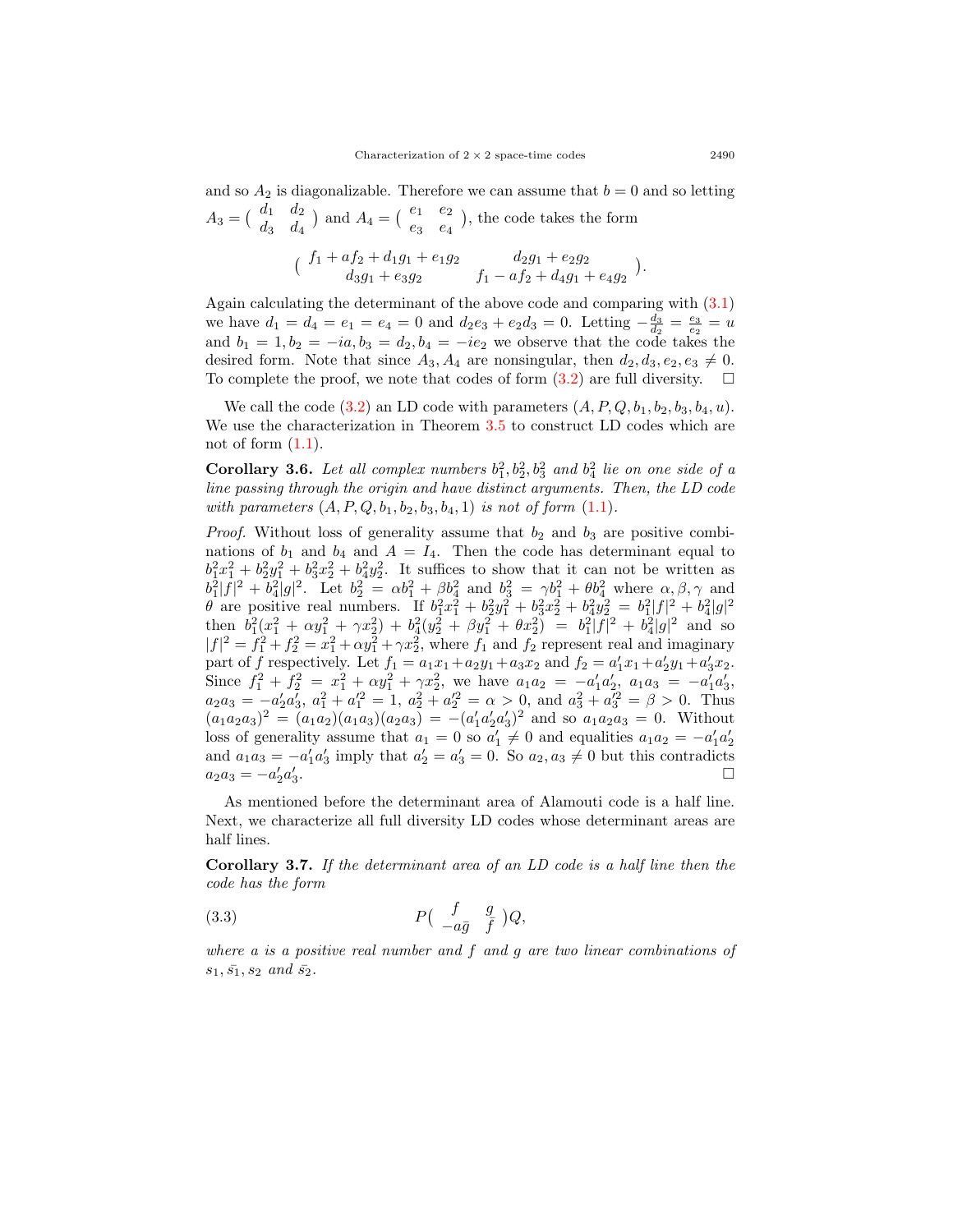*Proof.* Let  $(A, P, Q, b_1, ib_2, b_3, ib_4, u)$  be parameters of an LD code whose determinant area is a half line. Then, since the numbers  $b_1^2, b_2^2, ub_3^2$  and  $ub_4^2$  have the same argument, there exists a real number  $\theta$  such that  $e^{2i\theta}b_1^2, e^{2i\theta}b_2^2, e^{2i\theta}ub_3^2$ , and  $e^{2i\theta}u b_4^2$  are positive numbers and so  $e^{i\theta}b_1$  and  $e^{i\theta}b_2$  are both real. Multiplying the code by  $\begin{pmatrix} e^{i\theta} & 0 \\ 0 & 0 \end{pmatrix}$  $\begin{pmatrix} 0 \\ 0 \end{pmatrix}$ , the code will take the form

$$
\bigl(\begin{array}{cc}b'_1f_1+ib'_2f_2&b'_3g_1+ib'_4g_2\\-u(b'_3g_1-ib'_4g_2)&b'_1f_1-ib'_2f_2\end{array}\bigr),
$$

where  $b'_j = e^{i\theta}b_j$ . Since  $ub'^2_3$ ,  $ub'^2_4$  are positive numbers so  $\frac{ub'_3}{\overline{b'_3}} = \frac{ub'^2_3}{|b'_3|^2}$  $rac{ub'_4}{\overline{b'_4}} = \frac{ub'^2_4}{|b'_4|^2}$  are positive. Letting  $a = \frac{ub'_3}{\overline{b'_3}} = |\frac{ub'_3}{\overline{b'_3}}| = |u| = |\frac{ub'_4}{\overline{b'_4}}| =$  $\frac{w \cdot 3}{|b'_3|^2}$  and  $=\frac{ub_4^2}{1113}$  $\frac{ub_4'^2}{|b'_4|^2}$  are positive. Letting  $a = \frac{ub_3'}{b_3'}$  $= |\frac{ub'_3}{\bar{b'_3}}|$  $| = |u| = |\frac{ub'_4}{b'_4}|$  $| = \frac{ub'_4}{b'_4}$ ,  $f = b'_1 f_1 + ib'_2 f_2$  and  $g = b'_3 g_1 + ib'_4 g_2$  the code takes the form [\(3.3\)](#page-8-0). □

### 4. **Full rank subspaces of**  $M_n(\mathbb{C})$

Although the study of full rank spaces began long time ago, recently it has been shown that these spaces are very applicable specially in the theory of space-time codes  $[11, 19]$  $[11, 19]$  $[11, 19]$  $[11, 19]$  $[11, 19]$ . In this section, as mentioned before, we introduce infinitely many inequivalent full rank real subspaces of  $M_n(\mathbb{C})$ . If an LD code is full diversity, its corresponding subspace is full rank. In the following corollary, using Theorems [2.2](#page-4-1) and [3.5](#page-7-0) we characterize all real full rank subspaces of  $M_2(\mathbb{R})$ and  $M_2(\mathbb{C})$ .

**Corollary 4.1.** *Any full rank subspace of*  $M_2(\mathbb{R})$  *of dimension* 2 *is equivalent*  $to$  Span<sub>R</sub> $\{I_2, \begin{pmatrix} 0 & 1 \\ -1 & 0 \end{pmatrix}$  $\begin{bmatrix} 0 & 1 \\ -1 & 0 \end{bmatrix}$  *and any full rank subspace of dimension* 4 *in*  $M_2(\mathbb{C})$ *is equivalent to a space of the form*

$$
\text{Span}_{\mathbb{R}}\big\{I_2,\left(\begin{array}{cc}b_2&0\\0&-b_2\end{array}\right),\left(\begin{array}{cc}0&b_3\\b_3&0\end{array}\right),\left(\begin{array}{cc}0&b_4\\-b_4&0\end{array}\right)\big\}
$$

*where*  $b_2, b_3, b_4 \in \mathbb{C}$  *and any linear combination of*  $1, b_2^2, b_3^2$  *and*  $b_4^2$  *with nonnegative coefficients is nonzero.*

Similar to space-time codes, we define the determinant area of a full rank space *V* as  $detV = \{det(A) : A \in V\}$ . So, the determinant areas of two equivalent full rank subspaces differ by a rotation. To prove our main result, we use the theory of orthogonal design. A  $[p, n, k]$  orthogonal design is a  $p \times n$  matrix *C* whose nonzero entries are  $z_1, \ldots, z_k, -z_1, \ldots, -z_k$  and their conjugates  $\bar{z}_1, \ldots, \bar{z}_k, -\bar{z}_1, \ldots, -\bar{z}_k$  such that  $C^*C = (|z_1|^2 + \cdots + |z_k|^2)I_n$  [[11\]](#page-11-0). Clearly, an [*n, n, k*] orthogonal design is a full diversity LD code whose corresponding real space is of dimension 2*k*. So  $k \leq b+1$ , where  $n = (2a+1)2^b$ . When *n*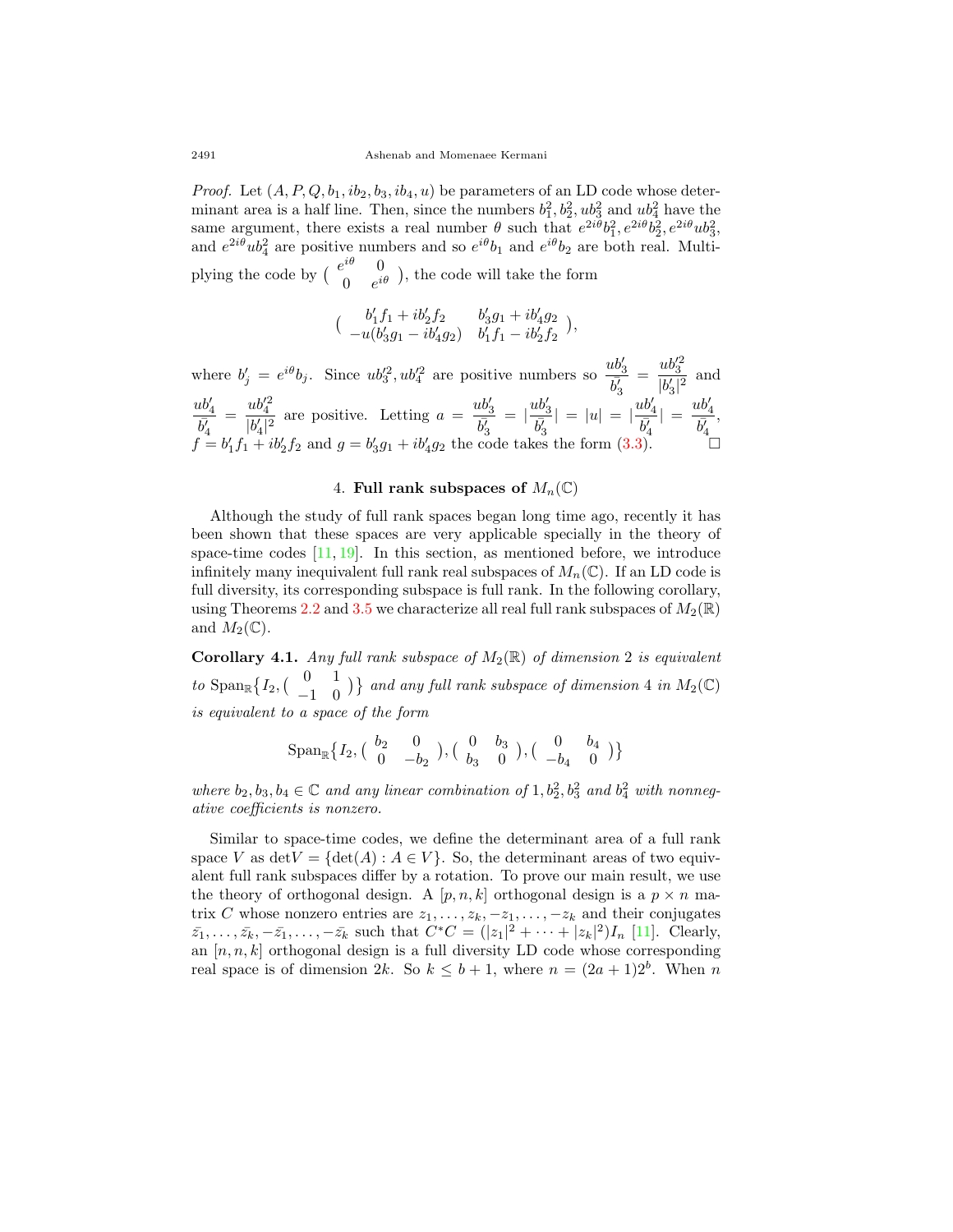is odd,  $k = 1$ . In [\[11](#page-11-0)] the author introduced an  $n \times n$  orthogonal design with  $k = b + 1$  for any even number *n* having the form

<span id="page-10-9"></span>(4.1) 
$$
C = \begin{pmatrix} N & M \\ -M^* & N^* \end{pmatrix},
$$

where  $N = z_1 I_{\frac{n}{2}}$  and  $M$  is an  $\frac{n}{2} \times \frac{n}{2}$  matrix whose entries are  $0, \pm z_2, \ldots, \pm z_k$ and  $\pm \bar{z}_1, \ldots, \pm \bar{z}_k$ . Now, using this construction we prove the following theorem.

**Theorem 4.2.** If *n* is even and  $n = 2^a(2b + 1)$ , then for any  $l \in \mathbb{N}$  with  $2 \leq l \leq 2b + 2$ , there exist infinitely many inequivalent full rank spaces of *dimension l.*

*Proof.* Letting  $z_1 = 0$  In [\(4.1](#page-10-9)), we have  $MM^* = M^*M = (|z_2|^2 + \cdots + |z_k|^2)I_{\frac{n}{2}}$ . Let  $0 \le \theta < \pi$ ,  $u = e^{\frac{i\theta}{n}}$ ,  $L_1 = (ux_1 + iy_1)I_{\frac{n}{2}}$  and  $L_2 = (ux_1 - iy_1)I_{\frac{n}{2}}$  where  $x_1$ and  $y_1$  are real and imaginary parts of  $z_1$  respectively. Let

(4.2) 
$$
C_{\theta} = \begin{pmatrix} L_1 & M \\ -M^* & L_2 \end{pmatrix}.
$$

Then,  $\det(C_{\theta}) = \det(L_1 L_2 + MM^*) = \det((u^2 x_1^2 + y_1^2) I_{\frac{n}{2}} + (|z_2|^2 + \cdots +$  $|z_k|^2$  $(I_{\frac{n}{2}}) = (u^2x_1^2 + y_1^2 + |z_2|^2 + \cdots + |z_k|^2)^{\frac{n}{2}}$ . So,  $C_{\theta}$  is full diversity and the determinant area of  $C_{\theta}$ , being the set of all linear combinations of  $u^2$  and 1 with positive coefficients, is a proper closed convex cone with angel *θ*. When  $\theta_1 \neq \theta_2$ , the spaces corresponding to  $C_{\theta_1}$  and  $C_{\theta_2}$  are inequivalent since the determinant area of equivalent spaces differ by a rotation. So, the theorem is established. □

#### **REFERENCES**

- <span id="page-10-4"></span>[1] J.F. Adams, P.D. Lax and R.S. Phillips, On matrices whose real linear combinations are nonsingular, *Proc. Amer. Math. Soc.* **16** (1965), no. 2, 318–322.
- <span id="page-10-5"></span>[2] S.M. Alamouti, A simple transmit diversity technique for wireless communications, *IEEE J. Select. Areas Commun.* **16** (1998), no. 8, 1451–1458.
- <span id="page-10-6"></span>[3] M.D. Atkinson and R. Westwick, Spaces of linear transformations of equal rank, *Linear Multilinear Algebra* **13** (1983) 231–239.
- <span id="page-10-0"></span>[4] J.C. Belfiore, G. Rekaya and E. Viterbo, The Golden code: A 2 *×* 2 full-rate spacetime code with non-vanishing determinants. *IEEE Trans. Inform. Theory* **51** (2005) 1432–1436.
- <span id="page-10-7"></span>[5] A. Causin and G.P. Pirola, A note on spaces of symmetric matrices, *Linear Algebra Appl.* **426** (2007) 533–539.
- <span id="page-10-1"></span>[6] M.O. Damen, A. Tewfik and J.C. Belfiore, A construction of a space time code based on the theory of numbers, *IEEE Trans. Inform. Theory* **48** (2002), no. 3, 753–760.
- <span id="page-10-3"></span>[7] G.J. Foschini and M. Gans, On the limits of wireless communication in a fading environment when using multiple antennas, *Wireless Pers. Commun.* **6** (1998) 311–335.
- <span id="page-10-8"></span>[8] R.A. Horn and C.R. Johnson, Matrix Analysis, Cambridge Univ. Press, 2nd edition, New York, 2012.
- <span id="page-10-2"></span>[9] H. Kan, X. Liu and G. Han, On the criteria for designing complex orthogonal space-time block codes, *Sci. China Inf. Sci.* **59** (2016), no. 8, 082303, 11 pages.